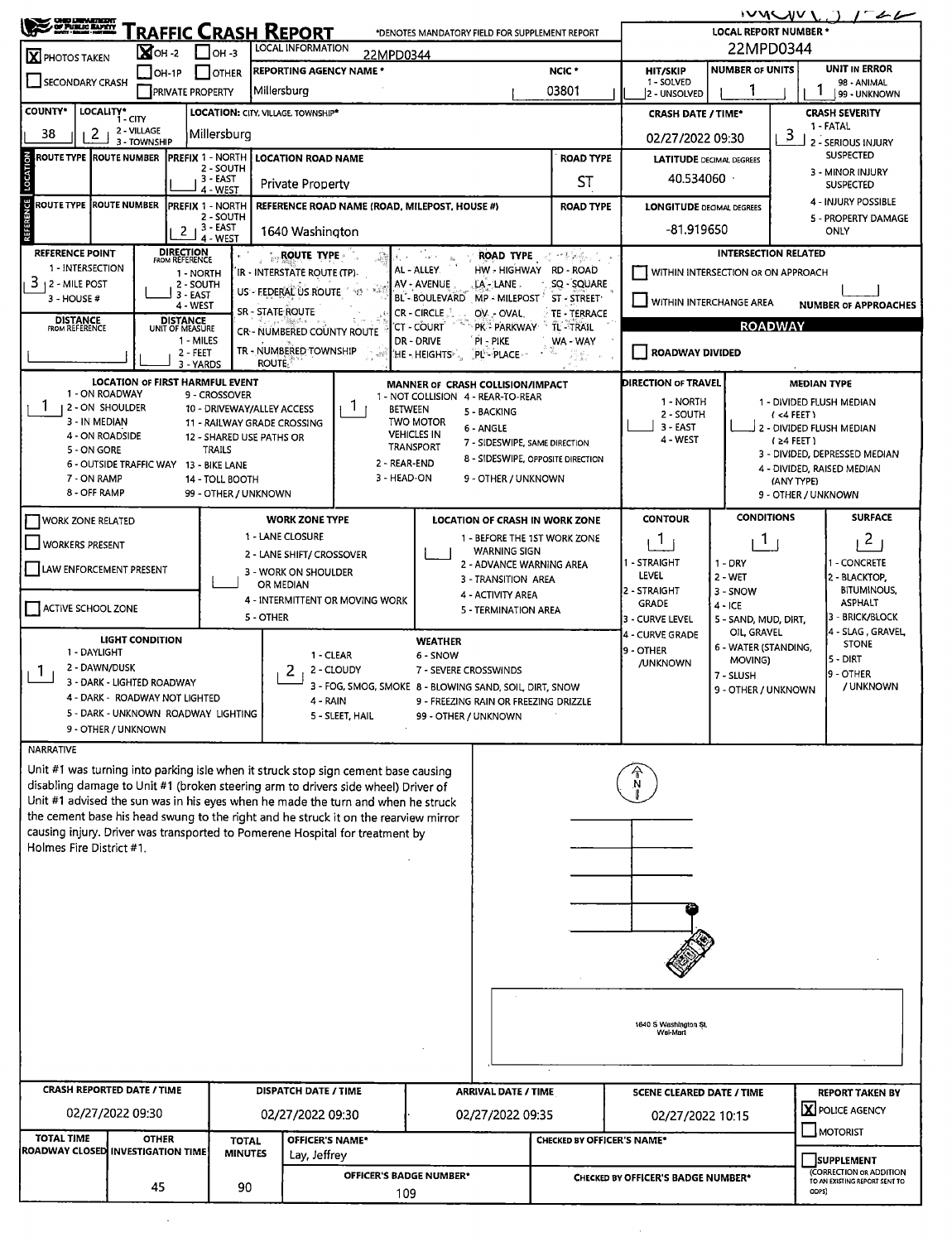| <b>OHO DEPARTMENT</b><br>OZ PUBLIC BATER                                                                                                                                   | <b>LOCAL REPORT NUMBER</b>                                           |                                                      |                                                                               |                                                                 |  |  |  |  |  |
|----------------------------------------------------------------------------------------------------------------------------------------------------------------------------|----------------------------------------------------------------------|------------------------------------------------------|-------------------------------------------------------------------------------|-----------------------------------------------------------------|--|--|--|--|--|
| <b>NIT</b>                                                                                                                                                                 | 22MPD0344                                                            |                                                      |                                                                               |                                                                 |  |  |  |  |  |
| UNIT#<br>OWNER NAME: LAST, FIRST, MIDDLE (CI SAME AS DRIVER)                                                                                                               | OWNER PHONE:INCLUDE AREA CODE (C) SAME AS DRIVER)                    |                                                      | DAMAGE                                                                        |                                                                 |  |  |  |  |  |
| GEISER, DAN, A                                                                                                                                                             | 330-465-5293                                                         |                                                      | <b>DAMAGE SCALE</b>                                                           |                                                                 |  |  |  |  |  |
| OWNER ADDRESS: STREET, CITY, STATE, ZIP ( C SAME AS DRIVER)                                                                                                                | 1 - NONE                                                             | 3 - FUNCTIONAL DAMAGE                                |                                                                               |                                                                 |  |  |  |  |  |
| 294 APPLE RIDGE DR, APPLE CREEK, OH, 44606                                                                                                                                 |                                                                      |                                                      | 4<br>2 - MINOR DAMAGE                                                         | 4 - DISABLING DAMAGE                                            |  |  |  |  |  |
| COMMERCIAL CARRIER: NAME, ADDRESS, CITY, STATE, ZIP                                                                                                                        | COMMERCIAL CARRIER PHONE: INCLUDE AREA CODE                          |                                                      |                                                                               | 9 - UNKNOWN                                                     |  |  |  |  |  |
| LP STATE   LICENSE PLATE #                                                                                                                                                 |                                                                      |                                                      |                                                                               | <b>DAMAGED AREA(S)</b><br><b>INDICATE ALL THAT APPLY</b>        |  |  |  |  |  |
| <b>VEHICLE IDENTIFICATION #</b><br><b>DFS1761</b><br>OН<br>KL4CJASB8LB089169                                                                                               | <b>VEHICLE YEAR</b><br>2020                                          | <b>VEHICLE MAKE</b><br><b>BUICK</b>                  |                                                                               |                                                                 |  |  |  |  |  |
| <b>INSURANCE COMPANY</b><br><b>INSURANCE POLICY #</b><br><b>INSURANCE</b>                                                                                                  | <b>COLOR</b>                                                         | <b>VEHICLE MODEL</b>                                 |                                                                               |                                                                 |  |  |  |  |  |
| <b>LX</b> JVERIFIED<br><b>MOTORIST MUTUAL</b><br>13590687977605A                                                                                                           | WHI                                                                  | <b>ENCORE</b>                                        |                                                                               |                                                                 |  |  |  |  |  |
| <b>TYPE OF USE</b><br>US DOT #<br>IN EMERGENCY                                                                                                                             | TOWED BY: COMPANY NAME<br>BULLY DAWG TOWING                          |                                                      |                                                                               |                                                                 |  |  |  |  |  |
| COMMERCIAL<br>GOVERNMENT<br><b>RESPONSE</b><br>VEHICLE WEIGHT GVWR/GCWR                                                                                                    |                                                                      | <b>HAZARDOUS MATERIAL</b>                            |                                                                               |                                                                 |  |  |  |  |  |
| # OCCUPANTS<br><b>INTERLOCK</b><br>$1 - 10K$ LBS.<br>DEVICE<br>HIT/SKIP UNIT<br>2 - 10.001 - 26K LBS.                                                                      | MATERIAL<br>CLASS #<br>RELEASED                                      | <b>PLACARD ID#</b>                                   |                                                                               |                                                                 |  |  |  |  |  |
| <b>EQUIPPED</b><br>3 - > 26K LBS.                                                                                                                                          | PLACARD                                                              |                                                      |                                                                               |                                                                 |  |  |  |  |  |
| 1 - PASSENGER CAR<br>6 - VAN (9-15 SEATS)<br>12 - GOLF CART<br>2 - PASSENGER VAN<br>7 - MOTORCYCLE 2-WHEELED<br>13 - SNOWMOBILE                                            | 18 - LIMO (LIVERY VEHICLE)<br>19 - BUS (16+ PASSENGERS)              | 23 - PEDESTRIAN/SKATER<br>24 - WHEELCHAIR (ANY TYPE) |                                                                               | 12                                                              |  |  |  |  |  |
| 3<br>(MINIVAN)<br>8 - MOTORCYCLE 3-WHEELED<br>14 - SINGLE UNIT<br>20 - OTHER VEHICLE                                                                                       | 10                                                                   | n<br>10                                              |                                                                               |                                                                 |  |  |  |  |  |
| UNIT TYPE 3 - SPORT UTILITY<br><b>TRUCK</b><br>9 - AUTOCYCLE<br>21 - HEAVY EQUIPMENT<br>VEHICLE<br>15 - SEMI-TRACTOR<br>10 - MOPED OR MOTORIZED                            | 26 - BICYCLE                                                         |                                                      |                                                                               |                                                                 |  |  |  |  |  |
| <b>BICYCLE</b><br>4 - PICK UP<br>16 - FARM EQUIPMENT                                                                                                                       | 22 - ANIMAL WITH RIDER OR<br>ANIMAL-DRAWN VEHICLE                    | 27 - TRAIN<br>99 - UNKNOWN OR HIT/SKIP               |                                                                               |                                                                 |  |  |  |  |  |
| 5 - CARGO VAN<br>11 - ALL TERRAIN VEHICLE<br>17 - MOTORHOME<br>(ATV/UTV)                                                                                                   |                                                                      |                                                      |                                                                               |                                                                 |  |  |  |  |  |
| # OF TRAILING UNITS                                                                                                                                                        |                                                                      |                                                      |                                                                               |                                                                 |  |  |  |  |  |
| WAS VEHICLE OPERATING IN AUTONOMOUS<br>0 - NO AUTOMATION<br>MODE WHEN CRASH OCCURRED?<br>0                                                                                 | 3 - CONDITIONAL AUTOMATION 9 - UNKNOWN                               |                                                      |                                                                               |                                                                 |  |  |  |  |  |
| 1 - DRIVER ASSISTANCE<br>2<br>1 - YES 2 - NO 9 - OTHER / UNKNOWN AUTONOMOUS 2 - PARTIAL AUTOMATION 5 - FULL AUTOMATION                                                     | 4 - HIGH AUTOMATION                                                  |                                                      |                                                                               |                                                                 |  |  |  |  |  |
| <b>MODE LEVEL</b>                                                                                                                                                          |                                                                      |                                                      |                                                                               |                                                                 |  |  |  |  |  |
| 1 - NONE<br>6 - BUS - CHARTER/TOUR<br>11 - FIRE<br>2 - TAXI<br>7 - BUS - INTERCITY<br>12 - MILITARY                                                                        | <b>16 - FARM</b><br>17 - MOWING                                      | 21 MAIL CARRIER<br>99 - OTHER / UNKNOWN              |                                                                               |                                                                 |  |  |  |  |  |
| 3 - ELECTRONIC RIDE<br>8 - BUS - SHUTTLE<br>13 - POLICE                                                                                                                    | 18 - SNOW REMOVAL                                                    |                                                      |                                                                               |                                                                 |  |  |  |  |  |
| <b>SPECIAL</b><br><b>SHARING</b><br>9 - BUS - OTHER<br>14 - PUBLIC UTILITY<br><b>FUNCTION 4 - SCHOOL TRANSPORT</b><br>10 - AMBULANCE<br>15 - CONSTRUCTION EQUIP.           | 19 - TOWING<br>20 - SAFETY SERVICE                                   |                                                      |                                                                               |                                                                 |  |  |  |  |  |
| 5 - BUS - TRANSIT/COMMUTER                                                                                                                                                 | PATROL                                                               |                                                      |                                                                               | 12                                                              |  |  |  |  |  |
| 1 - NO CARGO BODY TYPE<br>4 - LOGGING<br>7 - GRAIN/CHIPS/GRAVEL<br>/ NOT APPLICABLE                                                                                        | <b>11 - DUMP</b>                                                     | 99 - OTHER / UNKNOWN                                 |                                                                               |                                                                 |  |  |  |  |  |
| 5 - INTERMODAL<br>8 - POLE<br>2 - BUS<br><b>CARGO</b><br><b>CONTAINER CHASSIS</b><br>9 - CARGO TANK                                                                        | 12 - CONCRETE MIXER<br>13 - AUTO TRANSPORTER                         |                                                      |                                                                               |                                                                 |  |  |  |  |  |
| 3 - VEHICLE TOWING<br>6 - CARGOVAN<br><b>BODY</b><br>10 - FLAT BED<br>ANOTHER MOTOR VEHICLE<br>/ENCLOSED BOX<br><b>TYPE</b>                                                | 14 - GARBAGE/REFUSE                                                  |                                                      |                                                                               | [ ∰ <br>9<br>9<br>- 3                                           |  |  |  |  |  |
| 1 - TURN SIGNALS<br>4 - BRAKES<br>7 - WORN OR SLICK TIRES                                                                                                                  | 9 - MOTOR TROUBLE                                                    | 99 - OTHER / UNKNOWN                                 |                                                                               | ⊕Ι<br>$\Theta$                                                  |  |  |  |  |  |
| 2 - HEAD LAMPS<br>5 - STEERING<br>8 - TRAILER EQUIPMENT<br><b>VEHICLE</b>                                                                                                  | 10 - DISABLED FROM PRIOR                                             |                                                      |                                                                               |                                                                 |  |  |  |  |  |
| DEFECTIVE<br>3 - TAIL LAMPS<br><b>6 - TIRE BLOWOUT</b><br><b>DEFECTS</b>                                                                                                   | <b>ACCIDENT</b>                                                      |                                                      | $\Box$ - NO DAMAGE $[0]$<br>LI- UNDERCARRIAGE [ 14 ]                          |                                                                 |  |  |  |  |  |
| 1 - INTERSECTION -<br>4 - MIDBLOCK -<br>7 - SHOULDER/ROADSIDE                                                                                                              | 10 - DRIVEWAY ACCESS                                                 | 99 - OTHER / UNKNOWN                                 |                                                                               |                                                                 |  |  |  |  |  |
| MARKED CROSSWALK<br>MARKED CROSSWALK<br>8 - SIDEWALK<br>2 - INTERSECTION -<br>5 - TRAVEL LANE -<br>NON-                                                                    | 11 - SHARED USE PATHS<br>OR TRAILS                                   |                                                      | $\Box$ -TOP [13]<br>$\Box$ - ALL AREAS [ 15 ]                                 |                                                                 |  |  |  |  |  |
| 9 - MEDIAN/CROSSING<br><b>MOTORIST</b><br>UNMARKED CROSSWALK<br>OTHER LOCATION<br><b>LOCATION</b><br><b>ISLAND</b><br>3 - INTERSECTION - OTHER<br>6 - BICYCLE LANE         | 12 - FIRST RESPONDER                                                 |                                                      | $\Box$ - UNIT NOT AT SCENE [16]                                               |                                                                 |  |  |  |  |  |
| 1 - STRAIGHT AHEAD<br>9 - LEAVING TRAFFIC<br>1 - NON-CONTACT                                                                                                               | AT INCIDENT SCENE<br>15 - WALKING, RUNNING,                          | 21 - STANDING OUTSIDE                                |                                                                               |                                                                 |  |  |  |  |  |
| <b>LANE</b><br>2 - BACKING<br>2 - NON-COLLISION<br>3 - CHANGING LANES<br>10 - PARKED                                                                                       | JOGGING, PLAYING                                                     | DISABLED VEHICLE                                     | <b>INITIAL POINT OF CONTACT</b><br>0 - NO DAMAGE<br><b>14 - UNDERCARRIAGE</b> |                                                                 |  |  |  |  |  |
| 3<br>6<br>4 - OVERTAKING/PASSING<br>3 - STRIKING<br>11 - SLOWING OR STOPPED                                                                                                | 16 - WORKING<br>17 - PUSHING VEHICLE                                 | 99 - OTHER / UNKNOWN                                 | 11<br>1-12 - REFER TO UNIT 15 - VEHICLE NOT AT SCENE                          |                                                                 |  |  |  |  |  |
| PRE-CRASH 5 - MAKING RIGHT TURN<br>IN TRAFFIC<br><b>ACTION</b><br>4 - STRUCK<br><b>ACTIONS 6 - MAKING LEFT TURN</b><br>12 - DRIVERLESS                                     | 18 - APPROACHING OR<br>LEAVING VEHICLE                               |                                                      | <b>DIAGRAM</b><br>99 - UNKNOWN                                                |                                                                 |  |  |  |  |  |
| 5 - BOTH STRIKING<br>7 - MAKING U-TURN<br>13 - NEGOTIATING A CURVE<br>& STRUCK<br>8 - ENTERING TRAFFIC                                                                     | 19 - STANDING<br>14 - ENTERING OR CROSSING 20 - OTHER NON-MOTORIST   |                                                      | 13 - TOP                                                                      |                                                                 |  |  |  |  |  |
| 9 - OTHER / UNKNOWN<br><b>LANE</b><br>SPECIFIED LOCATION                                                                                                                   |                                                                      |                                                      |                                                                               | TRAFFIC                                                         |  |  |  |  |  |
| 1 - NONE<br>8 - FOLLOWING TOO CLOSE 13 - IMPROPER START FROM<br>/ACDA<br>2 - FAILURE TO YIELD<br>A PARKED POSITION                                                         | 18 - OPERATING DEFECTIVE<br><b>EQUIPMENT</b>                         | 23 - OPENING DOOR INTO<br><b>ROADWAY</b>             | <b>TRAFFICWAY FLOW</b>                                                        | <b>TRAFFIC CONTROL</b>                                          |  |  |  |  |  |
| 3 - RAN RED LIGHT<br>9 - IMPROPER LANE<br>14 - STOPPED OR PARKED<br><b>CHANGE</b><br>4 - RAN STOP SIGN<br>ILLEGALLY                                                        | 19 - LOAD SHIFTING<br>/FALLING/SPILLING                              | 99 - OTHER IMPROPER<br><b>ACTION</b>                 | 1 - ONE-WAY<br>2 - TWO-WAY                                                    | 1 - ROUNDABOUT 4 - STOP SIGN<br>2 - SIGNAL<br>5 - YIELD SIGN    |  |  |  |  |  |
| 6<br>5 - UNSAFE SPEED<br>10 - IMPROPER PASSING<br>15 - SWERVING TO AVOID                                                                                                   | 20 - IMPROPER CROSSING                                               |                                                      | 2                                                                             | 4<br>3 - FLASHER<br>6 - NO CONTROL                              |  |  |  |  |  |
| CONTRIBUTING 6 - IMPROPER TURN<br>11 - DROVE OFF ROAD<br>16 - WRONG WAY<br>CIRCUMSTANCES <sub>7</sub> - LEFT OF CENTER<br>12 - IMPROPER BACKING<br>17 - VISION OBSTRUCTION | 21 - LYING IN ROADWAY<br>22 - NOT DISCERNIBLE                        |                                                      | # OF THROUGH LANES                                                            | <b>RAIL GRADE CROSSING</b>                                      |  |  |  |  |  |
|                                                                                                                                                                            |                                                                      |                                                      | ON ROAD                                                                       | 1 - NOT INVLOVED                                                |  |  |  |  |  |
| <b>SEQUENCE OF EVENTS</b><br>EVENTS                                                                                                                                        |                                                                      |                                                      | 2                                                                             | 2 - INVOLVED-ACTIVE CROSSING                                    |  |  |  |  |  |
| 1 - OVERTURN/ROLLOVER<br>7 - SEPARATION OF UNITS<br>12 - DOWNHILL RUNAWAY<br>41<br>2 - FIRE/EXPLOSION<br>8 - RAN OFF ROAD RIGHT                                            | 19 - ANIMAL -OTHER<br>13 - OTHER NON-COLLISION 20 - MOTOR VEHICLE IN | 23 - STRUCK BY FALLING,<br>SHIFTING CARGO OR         |                                                                               | 3 - INVOLVED-PASSIVE CROSSING                                   |  |  |  |  |  |
| 3 - IMMERSION<br>9 - RAN OFF ROAD LEFT<br>14 - PEDESTRIAN                                                                                                                  | <b>TRANSPORT</b>                                                     | ANYTHING SET IN<br>MOTION BY A MOTOR                 |                                                                               | UNIT / NON-MOTORIST DIRECTION                                   |  |  |  |  |  |
| 4 - JACKKNIFE<br>10 - CROSS MEDIAN<br>15 - PEDALCYCLE<br>5 - CARGO / EQUIPMENT<br>11 - CROSS CENTERLINE -<br>16 - RAILWAY VEHICLE                                          | 21 - PARKED MOTOR<br><b>VEHICLE</b>                                  | <b>VEHICLE</b><br>24 - OTHER MOVABLE                 |                                                                               | 1 - NORTH<br>5 - NORTHEAST<br>2 - SOUTH<br><b>6 - NORTHWEST</b> |  |  |  |  |  |
| LOSS OR SHIFT<br>OPPOSITE DIRECTION<br>17 - ANIMAL - FARM<br>OF TRAVEL<br>6 - EQUIPMENT FAILURE<br>18 - ANIMAL - DEER                                                      |                                                                      | 3 - EAST<br>7 - SOUTHEAST                            |                                                                               |                                                                 |  |  |  |  |  |
| MAINTENANCE<br><b>FROM</b><br>TO I<br>4 - WEST<br>8 - SOUTHWEST<br><b>EQUIPMENT</b><br>9 - OTHER / UNKNOWN<br>COLLISION WITH FIXED OBJECT . STRUCK.                        |                                                                      |                                                      |                                                                               |                                                                 |  |  |  |  |  |
| 25 - IMPACT ATTENUATOR<br>31 - GUARDRAIL END<br>38 - OVERHEAD SIGN POST                                                                                                    | 45 - EMBANKMENT                                                      | 52 - BUILDING                                        |                                                                               |                                                                 |  |  |  |  |  |
| / CRASH CUSHION<br>32 - PORTABLE BARRIER<br>39 - LIGHT / LUMINARIES<br>26 - BRIDGE OVERHEAD<br>33 - MEDIAN CABLE BARRIER<br><b>SUPPORT</b>                                 | <b>46 - FENCE</b><br>47 - MAILBOX                                    | 53 - TUNNEL<br>54 - OTHER FIXED                      | UNIT SPEED                                                                    | DETECTED SPEED                                                  |  |  |  |  |  |
| <b>STRUCTURE</b><br>34 - MEDIAN GUARDRAIL<br>40 - UTILITY POLE<br>27 - BRIDGE PIER OR<br><b>BARRIER</b><br>41 - OTHER POST, POLE                                           | 48 - TREE<br>49 - FIRE HYDRANT                                       | OBJECT<br>99 - OTHER / UNKNOWN                       | 5<br>1 - STATED / ESTIMATED SPEED                                             |                                                                 |  |  |  |  |  |
| ABUTMENT<br>OR SUPPORT<br>35 - MEDIAN CONCRETE<br>28 - BRIDGE PARAPET<br><b>BARRIER</b><br>42 - CULVERT                                                                    | 50 - WORK ZONE<br>MAINTENANCE                                        |                                                      |                                                                               |                                                                 |  |  |  |  |  |
| 29 - BRIDGE RAIL<br>36 - MEDIAN OTHER BARRIER 43 - CURB<br>30 - GUARDRAIL FACE<br>37 - TRAFFIC SIGN POST<br>44 - DITCH                                                     | <b>EQUIPMENT</b><br>51 - WALL                                        |                                                      | <b>POSTED SPEED</b>                                                           | ı<br>2 - CALCULATED / EDR                                       |  |  |  |  |  |
| <b>FIRST HARMFUL EVENT</b>                                                                                                                                                 |                                                                      |                                                      |                                                                               | 3 - UNDETERMINED                                                |  |  |  |  |  |
| <b>MOST HARMFUL EVENT</b>                                                                                                                                                  |                                                                      |                                                      |                                                                               |                                                                 |  |  |  |  |  |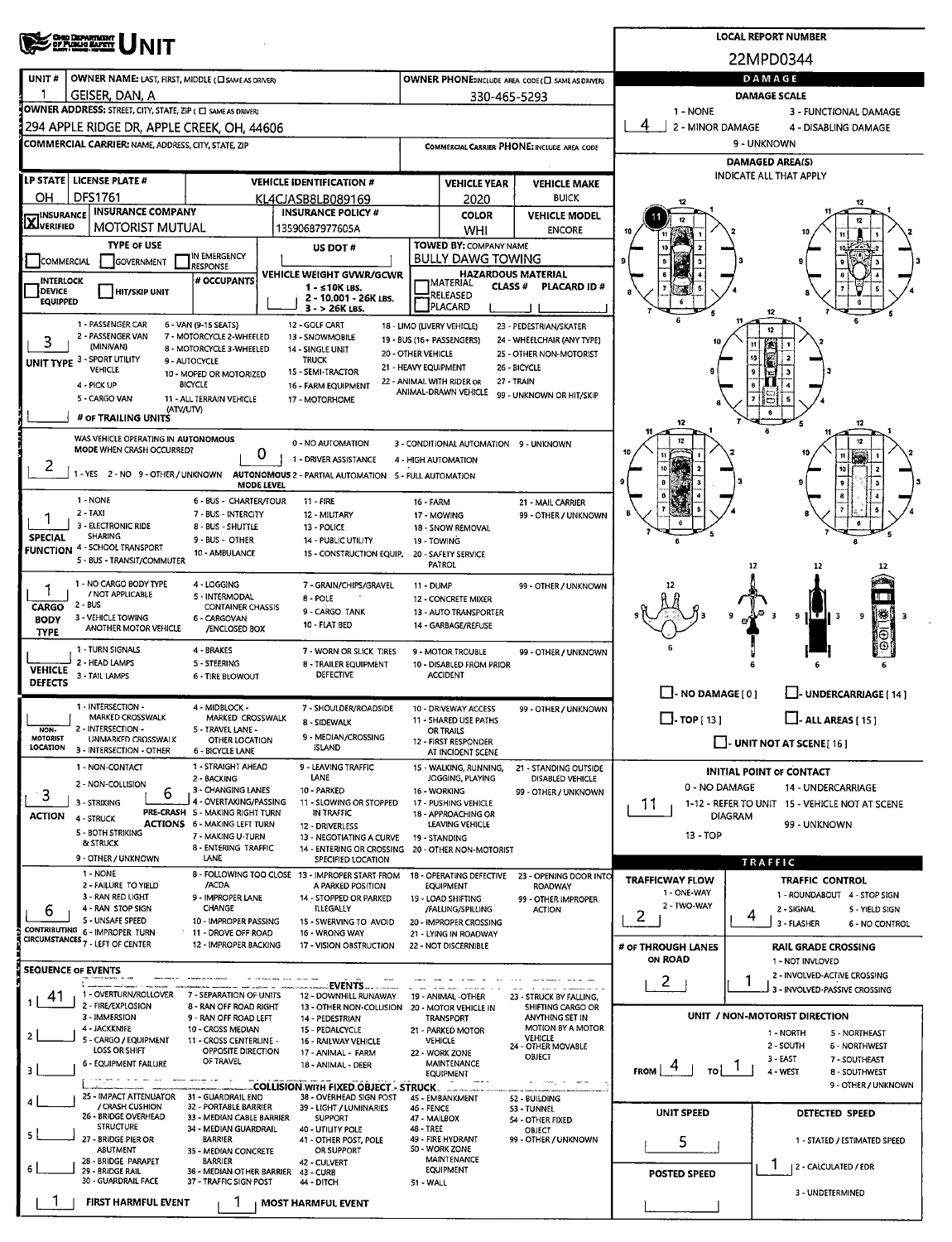|                                                                                                                                                                                                                                                                                                                                  |                                                                                                                                                     | <b>NOTORIST / NON-MOTORIST</b>                                            |                                                                                            |                                                                                                                                          |                   |                                                                                                  |                                                                                           |                                                                                       |                                                                               |                                                                                |                                                   | <b>LOCAL REPORT NUMBER</b><br>22MPD0344                                     |                                                    |                                                    |                                                                                    |                                      |                               |  |  |
|----------------------------------------------------------------------------------------------------------------------------------------------------------------------------------------------------------------------------------------------------------------------------------------------------------------------------------|-----------------------------------------------------------------------------------------------------------------------------------------------------|---------------------------------------------------------------------------|--------------------------------------------------------------------------------------------|------------------------------------------------------------------------------------------------------------------------------------------|-------------------|--------------------------------------------------------------------------------------------------|-------------------------------------------------------------------------------------------|---------------------------------------------------------------------------------------|-------------------------------------------------------------------------------|--------------------------------------------------------------------------------|---------------------------------------------------|-----------------------------------------------------------------------------|----------------------------------------------------|----------------------------------------------------|------------------------------------------------------------------------------------|--------------------------------------|-------------------------------|--|--|
|                                                                                                                                                                                                                                                                                                                                  | UNIT#                                                                                                                                               | NAME: LAST, FIRST, MIDDLE                                                 |                                                                                            |                                                                                                                                          |                   |                                                                                                  |                                                                                           |                                                                                       |                                                                               | <b>DATE OF BIRTH</b><br>AGE<br><b>GENDER</b>                                   |                                                   |                                                                             |                                                    |                                                    |                                                                                    |                                      |                               |  |  |
|                                                                                                                                                                                                                                                                                                                                  |                                                                                                                                                     | GEISER, DAN, A                                                            |                                                                                            |                                                                                                                                          |                   |                                                                                                  |                                                                                           |                                                                                       |                                                                               | 07/25/1939<br>82                                                               |                                                   |                                                                             |                                                    |                                                    |                                                                                    | м                                    |                               |  |  |
|                                                                                                                                                                                                                                                                                                                                  | <b>ADDRESS: STREET, CITY, STATE, ZIP</b>                                                                                                            |                                                                           |                                                                                            |                                                                                                                                          |                   |                                                                                                  |                                                                                           |                                                                                       |                                                                               |                                                                                | <b>CONTACT PHONE - INCLUDE AREA CODE</b>          |                                                                             |                                                    |                                                    |                                                                                    |                                      |                               |  |  |
|                                                                                                                                                                                                                                                                                                                                  |                                                                                                                                                     |                                                                           | 294 APPLE RIDGE DR, APPLE CREEK, OH, 44606                                                 |                                                                                                                                          |                   |                                                                                                  |                                                                                           |                                                                                       |                                                                               |                                                                                |                                                   | 330-465-5293                                                                |                                                    |                                                    |                                                                                    |                                      |                               |  |  |
|                                                                                                                                                                                                                                                                                                                                  | INJURIES IINJURED                                                                                                                                   | TAKEN                                                                     |                                                                                            | <b>EMS AGENCY (NAME)</b><br><b>DISTRICT 1</b>                                                                                            |                   | <b>SAFETY EQUIPMENT</b><br><b>INJURED TAKEN TO: MEDICAL FACILITY (NAME, CITY)</b><br><b>USED</b> |                                                                                           |                                                                                       |                                                                               | <b>SEATING</b><br>DOT-Compliant<br><b>POSITION</b>                             |                                                   |                                                                             | AIR BAG USAGE<br><b>TRAPPED</b><br><b>EJECTION</b> |                                                    |                                                                                    |                                      |                               |  |  |
|                                                                                                                                                                                                                                                                                                                                  | 3                                                                                                                                                   | BY<br>$\sqrt{2}$                                                          |                                                                                            |                                                                                                                                          |                   | POMERENE HOSPITAL<br>4                                                                           |                                                                                           |                                                                                       |                                                                               | <sup>I</sup> MC HELMET<br>1                                                    |                                                   |                                                                             |                                                    | 1<br>1<br>1                                        |                                                                                    |                                      |                               |  |  |
| MOTORIST / NON-MOTORIST                                                                                                                                                                                                                                                                                                          | <b>OL STATE</b>                                                                                                                                     | <b>OPERATOR LICENSE NUMBER</b>                                            |                                                                                            |                                                                                                                                          |                   |                                                                                                  | LOCAL<br><b>OFFENSE CHARGED</b><br>OFFENSE DESCRIPTION<br><b>CODE</b>                     |                                                                                       |                                                                               |                                                                                |                                                   |                                                                             |                                                    | <b>CITATION NUMBER</b>                             |                                                                                    |                                      |                               |  |  |
|                                                                                                                                                                                                                                                                                                                                  | OН<br><b>OL CLASS</b>                                                                                                                               | RS123691<br><b>ENDORSEMENT</b>                                            |                                                                                            |                                                                                                                                          |                   | <b>DRIVER</b>                                                                                    | ALCOHOL / DRUG SUSPECTED<br><b>CONDITION</b>                                              |                                                                                       |                                                                               |                                                                                | <b>ALCOHOL TEST</b>                               |                                                                             |                                                    |                                                    | <b>DRUG TEST(S)</b>                                                                |                                      |                               |  |  |
|                                                                                                                                                                                                                                                                                                                                  |                                                                                                                                                     | <b>RESTRICTION SELECT UP TO 3</b>                                         |                                                                                            |                                                                                                                                          | <b>DISTRACTED</b> | ALCOHOL                                                                                          | MARIJUANA                                                                                 |                                                                                       |                                                                               | <b>STATUS</b>                                                                  | <b>TYPE</b>                                       | VALUE                                                                       | <b>STATUS</b>                                      | <b>TYPE</b>                                        |                                                                                    | RESULTS SELECT UP TO 4               |                               |  |  |
|                                                                                                                                                                                                                                                                                                                                  | 4                                                                                                                                                   |                                                                           |                                                                                            |                                                                                                                                          | BY <sub>1</sub>   | OTHER DRUG                                                                                       |                                                                                           |                                                                                       | 1                                                                             |                                                                                | 1                                                 |                                                                             | 1                                                  |                                                    |                                                                                    |                                      |                               |  |  |
|                                                                                                                                                                                                                                                                                                                                  | UNIT #                                                                                                                                              |                                                                           |                                                                                            | NAME: LAST, FIRST, MIDDLE                                                                                                                |                   |                                                                                                  |                                                                                           |                                                                                       |                                                                               |                                                                                |                                                   | <b>DATE OF BIRTH</b>                                                        |                                                    |                                                    |                                                                                    | <b>AGE</b>                           | <b>GENDER</b>                 |  |  |
|                                                                                                                                                                                                                                                                                                                                  |                                                                                                                                                     | ADDRESS: STREET, CITY, STATE, ZIP                                         |                                                                                            |                                                                                                                                          |                   |                                                                                                  |                                                                                           |                                                                                       |                                                                               |                                                                                | CONTACT PHONE - INCLUDE AREA CODE                 |                                                                             |                                                    |                                                    |                                                                                    |                                      |                               |  |  |
| MOTORIST / NON-MOTORIST                                                                                                                                                                                                                                                                                                          |                                                                                                                                                     | <b>INJURIES INJURED</b><br><b>EMS AGENCY (NAME)</b><br><b>TAKEN</b><br>BY |                                                                                            |                                                                                                                                          |                   | <b>INJURED TAKEN TO: MEDICAL FACILITY (NAME, CITY)</b><br><b>SAFETY EQUIPMENT</b><br><b>USED</b> |                                                                                           |                                                                                       | <b>SEATING</b><br><b>DOT-COMPLIANT</b><br><b>POSITION</b><br><b>MC HELMET</b> |                                                                                |                                                   |                                                                             | AIR BAG USAGE<br><b>EJECTION   TRAPPED</b>         |                                                    |                                                                                    |                                      |                               |  |  |
|                                                                                                                                                                                                                                                                                                                                  |                                                                                                                                                     |                                                                           |                                                                                            | OL STATE OPPERATOR LICENSE NUMBER                                                                                                        |                   |                                                                                                  | LOCAL<br><b>OFFENSE CHARGED</b><br>OFFENSE DESCRIPTION                                    |                                                                                       |                                                                               |                                                                                |                                                   |                                                                             |                                                    |                                                    | <b>CITATION NUMBER</b>                                                             |                                      |                               |  |  |
|                                                                                                                                                                                                                                                                                                                                  |                                                                                                                                                     | <b>CODE</b><br>H                                                          |                                                                                            |                                                                                                                                          |                   |                                                                                                  |                                                                                           |                                                                                       |                                                                               |                                                                                |                                                   |                                                                             |                                                    |                                                    |                                                                                    |                                      |                               |  |  |
|                                                                                                                                                                                                                                                                                                                                  | OL CLASS                                                                                                                                            | <b>ENDORSEMENT</b>                                                        |                                                                                            | <b>RESTRICTION SELECT UP TO 3</b>                                                                                                        | <b>DRIVER</b>     | <b>DISTRACTED</b>                                                                                | <b>ALCOHOL / DRUG SUSPECTED</b><br><b>CONDITION</b>                                       |                                                                                       |                                                                               |                                                                                | <b>ALCOHOL TEST</b>                               |                                                                             |                                                    | <b>DRUG TEST(S)</b>                                |                                                                                    |                                      |                               |  |  |
|                                                                                                                                                                                                                                                                                                                                  |                                                                                                                                                     |                                                                           |                                                                                            |                                                                                                                                          | BY                |                                                                                                  | <b>ALCOHOL</b><br>OTHER DRUG                                                              | MARUUANA                                                                              |                                                                               |                                                                                | <b>STATUS</b>                                     | <b>TYPE</b>                                                                 | VALUE                                              | <b>STATUS</b>                                      | <b>TYPE</b>                                                                        |                                      | <b>RESULTS SELECT UP TO 4</b> |  |  |
|                                                                                                                                                                                                                                                                                                                                  | UNIT #                                                                                                                                              |                                                                           |                                                                                            | NAME: LAST, FIRST, MIDDLE                                                                                                                |                   |                                                                                                  |                                                                                           |                                                                                       |                                                                               |                                                                                |                                                   |                                                                             | <b>DATE OF BIRTH</b>                               |                                                    |                                                                                    | AGE                                  | <b>GENDER</b>                 |  |  |
|                                                                                                                                                                                                                                                                                                                                  |                                                                                                                                                     |                                                                           |                                                                                            |                                                                                                                                          |                   |                                                                                                  |                                                                                           |                                                                                       |                                                                               |                                                                                |                                                   |                                                                             |                                                    |                                                    |                                                                                    |                                      |                               |  |  |
|                                                                                                                                                                                                                                                                                                                                  | <b>ADDRESS: STREET, CITY, STATE, ZIP</b>                                                                                                            |                                                                           |                                                                                            |                                                                                                                                          |                   |                                                                                                  |                                                                                           |                                                                                       |                                                                               |                                                                                |                                                   |                                                                             | <b>CONTACT PHONE - INCLUDE AREA CODE</b>           |                                                    |                                                                                    |                                      |                               |  |  |
| <b>TRION-MOTORIST</b>                                                                                                                                                                                                                                                                                                            |                                                                                                                                                     | INJURIES INJURED<br><b>EMS AGENCY (NAME)</b><br><b>TAKEN</b><br>BY        |                                                                                            |                                                                                                                                          |                   |                                                                                                  | INJURED TAKEN TO: MEDICAL FACILITY (NAME, CITY)<br><b>SAFETY EQUIPMENT</b><br><b>USED</b> |                                                                                       |                                                                               | <b>SEATING</b><br><b>DOT-COMPLIANT</b><br><b>POSITION</b><br><b>IMC HELMET</b> |                                                   |                                                                             |                                                    | AIR BAG USAGE<br><b>EJECTION</b><br><b>TRAPPED</b> |                                                                                    |                                      |                               |  |  |
| NOTORIST                                                                                                                                                                                                                                                                                                                         | OL STATE                                                                                                                                            | OPERATOR LICENSE NUMBER                                                   |                                                                                            |                                                                                                                                          |                   |                                                                                                  | <b>OFFENSE CHARGED</b>                                                                    |                                                                                       | LOCAL<br><b>CODE</b>                                                          | OFFENSE DESCRIPTION                                                            |                                                   |                                                                             |                                                    |                                                    | <b>CITATION NUMBER</b>                                                             |                                      |                               |  |  |
|                                                                                                                                                                                                                                                                                                                                  | OL CLASS                                                                                                                                            | <b>ENDORSEMENT</b><br><b>RESTRICTION SELECT UP TO 3</b><br><b>DRIVER</b>  |                                                                                            |                                                                                                                                          |                   | <b>DISTRACTED</b>   ALCOHOL                                                                      | <b>ALCOHOL / DRUG SUSPECTED</b><br>MARIJUANA                                              |                                                                                       | <b>CONDITION</b>                                                              | <b>STATUS</b>                                                                  | <b>ALCOHOL TEST</b><br><b>TYPE</b>                | VALUE                                                                       | <b>STATUS</b>                                      | <b>TYPE</b>                                        | <b>DRUG TEST(S)</b>                                                                | <b>RESULTS SELECT UP TO 4</b>        |                               |  |  |
|                                                                                                                                                                                                                                                                                                                                  |                                                                                                                                                     |                                                                           |                                                                                            |                                                                                                                                          | BY                |                                                                                                  | <b>OTHER DRUG</b>                                                                         |                                                                                       |                                                                               |                                                                                |                                                   |                                                                             |                                                    |                                                    |                                                                                    |                                      |                               |  |  |
|                                                                                                                                                                                                                                                                                                                                  | 1 - FATAL I                                                                                                                                         | <b>INJURIES</b>                                                           |                                                                                            | <b>SEATING POSITION</b><br>1 - FRONT - LEFT SIDE                                                                                         | 1 - NOT DEPLOYED  | <b>AIR BAG</b>                                                                                   |                                                                                           | <b>OL CLASS</b>                                                                       |                                                                               | OL RESTRICTION(S)                                                              |                                                   |                                                                             | <b>DRIVER DISTRACTION</b><br>1- NOT DISTRACTED     |                                                    |                                                                                    | <b>TEST STATUS</b><br>1 - NONE GIVEN |                               |  |  |
|                                                                                                                                                                                                                                                                                                                                  | 2-SUSPECTED SERIOUS                                                                                                                                 |                                                                           |                                                                                            | (MOTORCYCLE DRIVER)<br>2 - FRONT - MIDDLE                                                                                                |                   | 2 - DEPLOYED FRONT<br>3 - DEPLOYED SIDE 3                                                        |                                                                                           | Í - CLASS A<br>2 - CLASS B                                                            |                                                                               | - ALCOHOL INTERLOCK<br><b>DEVICE</b><br><b>CDL'INTRASTATE ONLY</b>             |                                                   |                                                                             | 2 - MANUALLY OPERATING AN<br><b>ELECTRONIC</b>     |                                                    | 3 - TEST GIVEN,                                                                    | 2 - TEST REFUSED                     |                               |  |  |
| ် <b>INJURY</b> း ေ<br>3 - FRONT - RIGHT SIDE<br>3 - SUSPECTED MINOR<br>- SECOND - LEFT SIDE<br><b>INJURY</b>                                                                                                                                                                                                                    |                                                                                                                                                     |                                                                           | <b>FRONT/SIDE</b>                                                                          | 4 - DEPLOYED BOTH                                                                                                                        |                   | 3 - CLASS C                                                                                      |                                                                                           | COMMUNICATION DEVICE<br>3 - CORRECTIVE LENSES<br>4 - FARM WAIVER<br>(TEXTING, TYPING, |                                                                               |                                                                                |                                                   |                                                                             | / UNUSABLE                                         | CONTAMINATED SAMPLE                                |                                                                                    |                                      |                               |  |  |
|                                                                                                                                                                                                                                                                                                                                  | <b>(MOTORCYCLE PASSENGER)</b><br>4 POSSIBLE INJURY<br>5 - SECOND - MIDDLE                                                                           |                                                                           |                                                                                            | - NOT APPLICABLE.<br>9 - DEPLOYMENT UNKNOWN                                                                                              |                   | 4 - REGULAR CLASS<br>5 - EXCEPT CLASS A BUS<br>$(OHIO = D)$<br>6 - EXCEPT CLASS A                |                                                                                           |                                                                                       |                                                                               | mial inica.<br>3 - TALKING ON HANDS-FREE<br>COMMUNICATION DEVICE               |                                                   |                                                                             | 4 - TEST GIVEN,<br><b>RESULTS KNOWN</b>            |                                                    |                                                                                    |                                      |                               |  |  |
|                                                                                                                                                                                                                                                                                                                                  | 5 - NO APPARENT INJURY                                                                                                                              |                                                                           |                                                                                            | 6 - SECOND - RIGHT SIDE<br>7 - THIRD - LEFT SIDE                                                                                         |                   | <b>EJECTION</b>                                                                                  |                                                                                           | 5 - M/C MOPED ONLY                                                                    |                                                                               | & CLASS B BUS<br>- Except.tractor-trailer                                      |                                                   |                                                                             | 4 - TALKING ON HAND-HELD                           |                                                    | 5 - TEST, GIVEN,                                                                   | RESÜLTS UNKNOWN                      |                               |  |  |
| COMMUNICATION DEVICE<br>6 - NO VALID OL'<br>8 - INTERMEDIATE LICENSE"<br>(MOTORCYCLE-SIDE CAR)<br><b>INJURIES TAKEN BY</b><br>5 - OTHER ACTIVITY WITH AN<br><b>RESTRICTIONS</b><br>1 - NOT LIECTED<br><b>ALCOHOL TEST TYPE</b><br>8 - THIRD - MIDDLE<br><b>ELECTRONIC DEVICE:</b><br>- LEARNER'S PERMIT<br>2 - PARTIALLY EJECTED |                                                                                                                                                     |                                                                           |                                                                                            |                                                                                                                                          |                   |                                                                                                  |                                                                                           |                                                                                       |                                                                               |                                                                                |                                                   |                                                                             |                                                    |                                                    |                                                                                    |                                      |                               |  |  |
|                                                                                                                                                                                                                                                                                                                                  | 1'- NOT TRANSPORTED<br>9-THIRD - RIGHT SIDE<br><b>3 - TOTALLY LIECTED</b><br><b>/TREATED AT SCENE</b><br>10 - SLEEPER SECTION<br>4 - NOT APPLICABLE |                                                                           |                                                                                            |                                                                                                                                          |                   |                                                                                                  |                                                                                           | <b>OL ENDORSEMENT</b><br>H. HAZMAT                                                    |                                                                               | RESTRICTIONS<br>10 - LIMITED TO DAYLIGHT                                       | <b>PASSENGER</b><br>-6<br>7 - OTHER DISTRACTION : |                                                                             |                                                    | 1 - NONE <sup>®</sup><br>2 - BLOOD                 |                                                                                    |                                      |                               |  |  |
|                                                                                                                                                                                                                                                                                                                                  | 2 - EMS.<br>OF TRUCK CAB.<br>11 - PASSENGER IN<br>3 - POLICE                                                                                        |                                                                           |                                                                                            |                                                                                                                                          |                   | <b>TRAPPED</b>                                                                                   |                                                                                           | M - MOTORCÝCLE                                                                        |                                                                               | <b>ONLY</b> Sample Concern<br>11 - LIMITED TO EMPLOYMENT.                      |                                                   | $\epsilon$ inside the vehicle $\epsilon$<br><b>S B - OTHER DISTRACTION"</b> |                                                    |                                                    | 3 - Urinë<br>4 - BREATH                                                            |                                      |                               |  |  |
|                                                                                                                                                                                                                                                                                                                                  | OTHER ENCLOSED CARGO<br><b>1: NOT TRAPPED</b><br>AREA (NON-TRAILING UNIT,<br>9 - OTHER / UNKNOWN<br>EXTRICATED BY<br><b>BUS, PICK-UP WITH CAP)</b>  |                                                                           |                                                                                            |                                                                                                                                          |                   |                                                                                                  |                                                                                           | P - PASSENGER<br>$N$ - Tanker $\sim$                                                  |                                                                               | :12 - LIMITED - OTHER<br>:13 - MECHANICAL DEVICES                              |                                                   | OUTSIDE THE VEHICLE<br>.≹9≒OTHER / UNKNOWN                                  |                                                    |                                                    | 5 - OTHER<br><b>DRUG TEST TYPE</b>                                                 |                                      |                               |  |  |
| 12 - PASSENGER IN<br>MECHANICAL MEANS<br><b>SAFETY EQUIPMENT</b><br>UNENCLOSED CARGO AREA<br>FREED BY.                                                                                                                                                                                                                           |                                                                                                                                                     |                                                                           |                                                                                            |                                                                                                                                          |                   |                                                                                                  |                                                                                           | Q - MOTOR SCOOTER                                                                     |                                                                               | (SPECIAL BRAKES, HAND<br>CONTROLS, OR OTHER                                    |                                                   |                                                                             | <b>CONDITION</b><br>1 - APPARENTLY NORMAL          |                                                    | 1 - NONE<br>2 - BLOOD                                                              |                                      |                               |  |  |
| <b>ENONE USED.</b><br><b>13<sup>7</sup>-TRAILING UNIT</b><br>- SHOULDER BELT ONLY<br>14 - RIDING ON VEHICLE                                                                                                                                                                                                                      |                                                                                                                                                     |                                                                           |                                                                                            | ADAPTIVE DEVICES)<br>r' - Three-Wheel<br>NON-MECHANICAL MEANS<br>14 MILITARY VEHICLES ONLY».<br><b>MOTORCYCLE</b><br>15 - MOTOR VEHICLES |                   |                                                                                                  |                                                                                           | 2: PHYSICAL IMPAIRMENT<br>3 - EMOTIONAL (E.G.,                                        |                                                                               |                                                                                | 3 - URINE<br>4 - OTHER                            |                                                                             |                                                    |                                                    |                                                                                    |                                      |                               |  |  |
| <b>USED</b><br><b>EXTERIOR</b><br>LAP BELT ONLY USED<br>(NON-TRAILING UNIT)                                                                                                                                                                                                                                                      |                                                                                                                                                     |                                                                           | S - SCHOOL BUS<br><b>WITHOUT AIR BRAKES</b><br>16 - OUTSIDE MIRROR"<br>T - DOUBLE & TRIPLE |                                                                                                                                          |                   |                                                                                                  | DEPRESSED, ANGRY;<br>DISTURBED)                                                           |                                                                                       |                                                                               | DRUG TEST RESULT(S)                                                            |                                                   |                                                                             |                                                    |                                                    |                                                                                    |                                      |                               |  |  |
| 15 - NON-MOTORIST<br>4 - SHOULDER & LAP BELT<br>99 - OTHER / UNKNOWN<br>USED ~                                                                                                                                                                                                                                                   |                                                                                                                                                     |                                                                           |                                                                                            |                                                                                                                                          |                   | TRAILERS<br>X - TANKER / HAZMAT                                                                  |                                                                                           | 17 - PROSTHETIC AID<br>∛18 – OTHER                                                    |                                                                               | 4 - ILLNESS<br>5 - FELL ASLEEP, FAINTED, S                                     |                                                   |                                                                             | 1 - AMPHETAMINES<br><b>2 - BARBITURATES</b>        |                                                    |                                                                                    |                                      |                               |  |  |
| 5 <sup>-</sup> CHILD RESTRAINT SYSTEM<br>- FORWARD FACING<br><b>6 - CHILD RESTRAINT SYSTEM</b>                                                                                                                                                                                                                                   |                                                                                                                                                     |                                                                           |                                                                                            |                                                                                                                                          |                   |                                                                                                  |                                                                                           |                                                                                       |                                                                               | <b>FATIGUED, ETC.</b><br>6 - UNDER THE INFLUENCE OF<br>MEDICATIONS / DRUGS /   |                                                   |                                                                             | 3 - BENZODIAZEPINES<br>4 - CANNABINOIDS            |                                                    |                                                                                    |                                      |                               |  |  |
|                                                                                                                                                                                                                                                                                                                                  | - REAR FACING<br>7. - BOOSTER SEAT.                                                                                                                 |                                                                           |                                                                                            |                                                                                                                                          |                   |                                                                                                  |                                                                                           | <b>GENDER</b><br><b>IF - FEMALE</b>                                                   |                                                                               |                                                                                |                                                   | <b>ALCOHOL</b><br>: OTHER / UNKNOWN                                         |                                                    |                                                    | ै5°= COCAINE∗९ फ़ि <sup>ल</sup> कर्म<br>5 - OPIATES / OPIOIDS<br>$7 - \text{OMER}$ |                                      |                               |  |  |
|                                                                                                                                                                                                                                                                                                                                  | 8-HELMET USED 變變 : Hen<br>9 - Protective Pads USED                                                                                                  |                                                                           |                                                                                            |                                                                                                                                          |                   |                                                                                                  |                                                                                           | M - MALE<br>U - OTHER / UNKNOWN                                                       |                                                                               |                                                                                |                                                   |                                                                             |                                                    |                                                    |                                                                                    | <b>8 - NEGATIVE RESULTS</b>          |                               |  |  |
|                                                                                                                                                                                                                                                                                                                                  | (ELBOWS, KNEES, ETC)<br>10 - REFLECTIVE CLOTHING<br>11 - LIGHTING - PEDESTRIAN                                                                      |                                                                           |                                                                                            |                                                                                                                                          |                   |                                                                                                  |                                                                                           |                                                                                       |                                                                               |                                                                                |                                                   |                                                                             |                                                    |                                                    |                                                                                    |                                      |                               |  |  |
|                                                                                                                                                                                                                                                                                                                                  | / BICYCLE ONLY<br>99 - OTHER / UNKNOWN                                                                                                              |                                                                           |                                                                                            |                                                                                                                                          |                   |                                                                                                  |                                                                                           |                                                                                       |                                                                               |                                                                                |                                                   |                                                                             |                                                    |                                                    |                                                                                    |                                      |                               |  |  |

 $\hat{c}$ 

 $\epsilon^{\prime}$